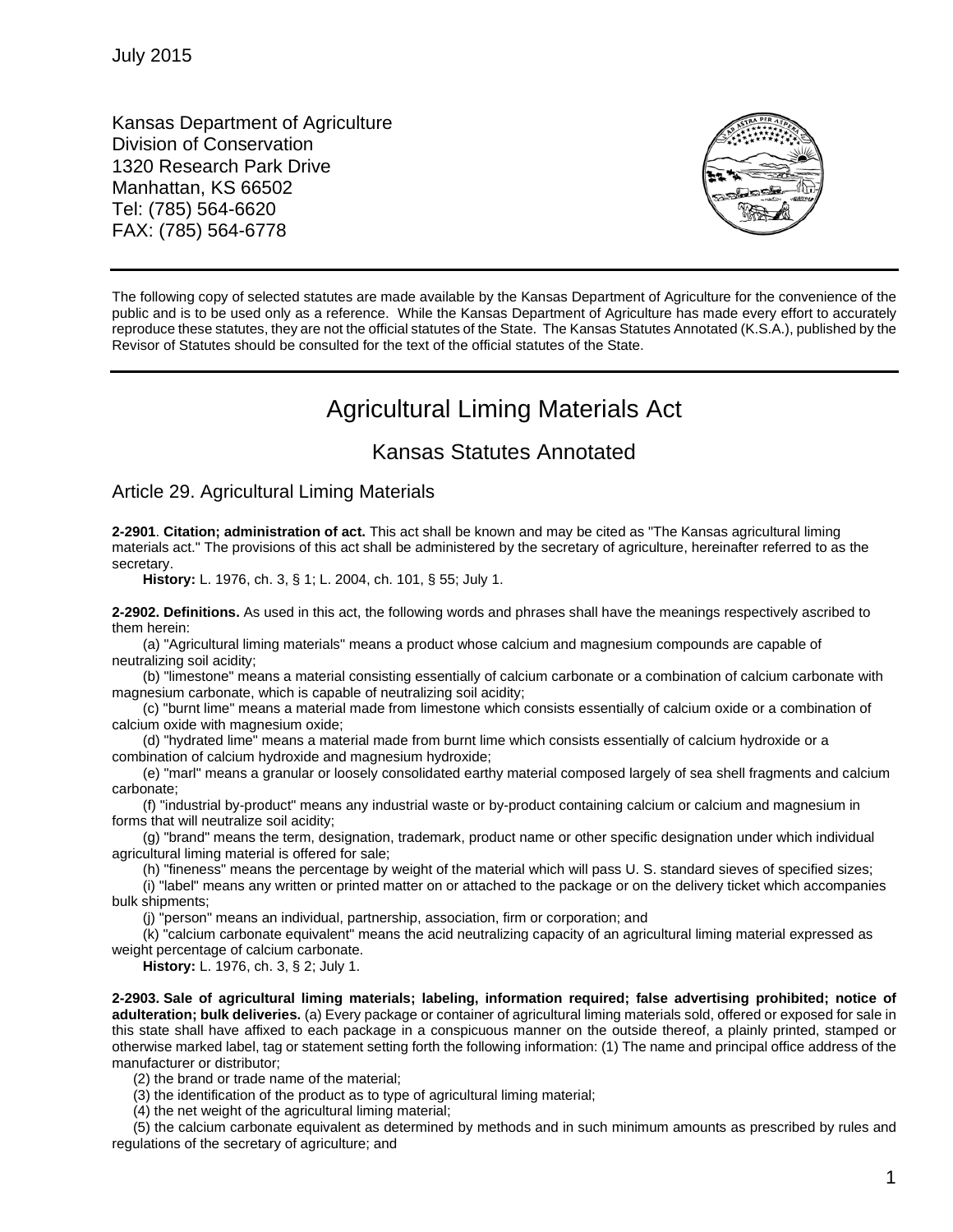(6) the minimum percentage by weight passing through U.S. standard sieves, as prescribed by rules and regulations;

(7) the minimum percentage of weight of effective calcium carbonate equivalent (ECC), a function of calcium carbonate equivalent and fineness as prescribed by rules and regulations of the secretary of agriculture.

(b) In any case where a bulk sale of agricultural liming materials is made, the delivery slip identifying such sale shall contain the information required by subsection (a)(7).

(c) No information or statement shall appear on any package, label, delivery slip or advertising material which is false or misleading to the purchaser as to the quality, analysis, type or composition of the agricultural liming material.

(d) In the case of any material which has been adulterated subsequent to packaging, labeling or loading thereof but before delivery to the consumer, a plainly marked notice to that effect shall be affixed by the vendor to the package or delivery slip to identify the kind and degree of adulteration therein.

(e) At every site from which agricultural liming materials are delivered in bulk or orders for bulk deliveries are placed by consumers, there shall be conspicuously posted a statement setting forth the information required by subsection (a) of this section for each brand of material.

**History**: L. 1976, ch. 3, § 3; L. 2004, ch. 101, § 56; L. 2015, ch. 37, § 2; July 1.

**2-2904. Same; sale prohibited, when.** No agricultural liming material shall be sold or offered for sale in this state if (a) it does not comply with the provisions of this act or rules and regulations adopted pursuant thereto, or (b) it contains toxic materials in quantities injurious to plants or animals.

**History:** L. 1976, ch. 3, § 4; July 1.

**2-2905. Manufacturers of liming materials; registration; fee.** Every manufacturer of liming materials to be distributed in this state shall on July 1 of each year, or prior to manufacture or distribution of such liming materials, register each manufacturing facility on a form furnished by the secretary of agriculture, the application to be accompanied by a fee of \$30, except that on and after July 1, 2015, such application shall be accompanied by a fee of \$25. All such licenses shall expire on June 30 of the following year.

**History:** L. 1976, ch. 3, § 5; L. 2002, ch. 181, § 10; L. 2004, ch. 85, § 10; L. 2009, ch. 128, § 27; July 1.

**2-2906. Same; annual statement; inspection fee; secretary may reduce fee, when.** (a) Within 30 days following expiration of registration, each registrant shall submit, on a form furnished by the secretary of agriculture, an annual statement setting forth the number of net tons of each agricultural liming material sold by such registrant for use within the state during the previous 12-month period. Such statement shall be accompanied by payment of an inspection fee which shall be at the rate of \$.07 per ton, except that on and after July 1, 2015, such inspection fee shall be at the rate of \$.05 per ton.

(b) The secretary is hereby authorized and empowered to reduce the inspection fee provided for in subsection (a) whenever the secretary determines that such fee is yielding more than is necessary for the purpose of administering the provisions of this act. The secretary is authorized and empowered to increase such inspection fee, or restore such inspection fee, in full or in part, when such inspection fee is necessary to produce sufficient revenues for the purposes of administering the provisions of this act, but not in excess of the fee as provided in this section.

**History:** L. 1976, ch. 3, § 6; L. 2002, ch. 181, § 11; L. 2004, ch. 85, § 11; L. 2009, ch. 128, § 28; July 1.

**2-2907. Duty of secretary to inspect; methods of analysis and sampling.** (a) It shall be the duty of the secretary or the secretary's duly authorized agent to sample, inspect, make analyses of and test agricultural liming materials distributed within this state as often as the secretary may deem necessary to determine whether such agricultural liming materials are in compliance with the provisions of this act. The secretary or the secretary's agent may enter upon any public or private premises or carriers during regular business hours in order to have access to agricultural liming material subject to the provisions of this act, and to any records relating to their distribution.

(b) The methods of analysis and sampling shall be those approved by the secretary. **History**: L. 1976, ch. 3, § 7; L. 2015, ch. 37, § 3; July 1.

**2-2908. Sale in violation of act; stop sale, use or removal orders.** The secretary may issue and enforce a written or printed "stop sale, use or removal" order to the owner or customer of any lot of agricultural liming materials and to hold such lot at a designated place when the secretary finds said agricultural liming material is being offered or exposed for sale in violation of any of the provisions of this act until the law has been complied with and said agricultural liming material is released in writing by the secretary, or said violation has been otherwise legally disposed of by written authority. The secretary shall release the agricultural liming materials so withdrawn when the requirements of this act have been complied with and all costs and expenses incurred in connection with the withdrawal have been paid.

**History:** L. 1976, ch. 3, § 8; July 1.

**2-2909. Penalties for violations; jurisdiction.** Any person convicted of violating any provision of this act or any rules and regulations promulgated thereunder shall be deemed guilty of a misdemeanor and upon conviction shall be fined not more than one hundred dollars (\$100) for the first violation and not less than one hundred dollars (\$100) nor more than five hundred dollars (\$500) for each subsequent violation. Nothing in this act shall be construed as requiring the secretary or his or her authorized agents to report violations of this act for prosecution or for the institution of seizure proceedings when he or she believes that the public interest will best be served by a suitable written warning. The district courts of this state shall have jurisdiction to restrain violations of this act by injunction without any criminal proceeding being first initiated.

**History:** L. 1976, ch. 3, § 9; July 1.